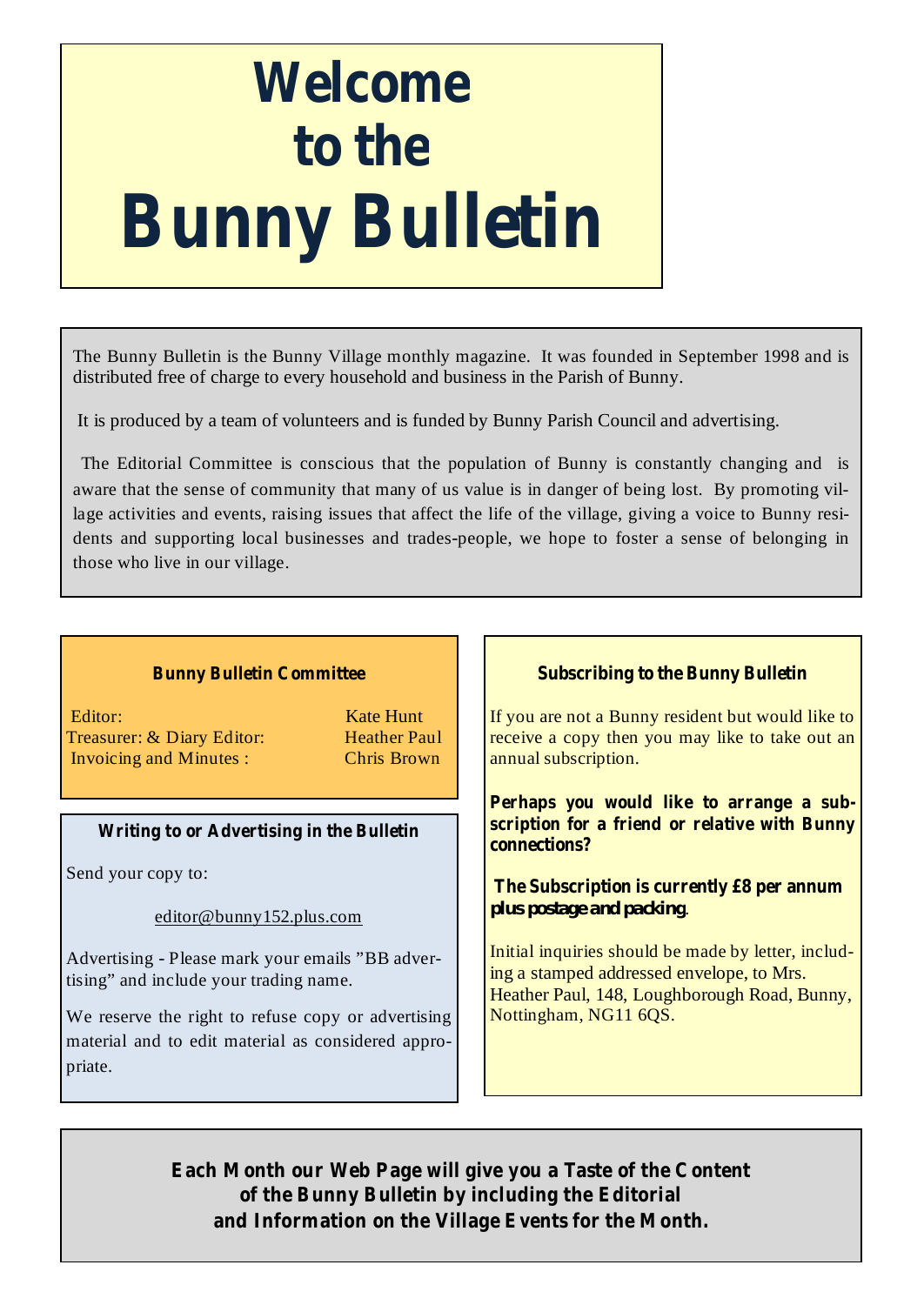#### **EDITORIAL**

#### **May 20 12**

Spring Fever is beginning to take hold, as witnessed by the number of out--doorsey activities featured in this month's magazine. From enjoying the wild flow-



ers and spring greenery on the Bunny Wood Open Day, through visiting an Open Garden in Tollerton, or taking part in Notts. Wildlife Trust's "Wildlife Watch", to maybe even "getting physical" and joining the Rushcliffe Country Park Volunteers.

In Bunny, Saturday May 12th is the date to look out for. The School and the Church are holding events at the same time and most people flit between the two. So, on the School playing field, teams of Bunny Dads knock spots off each other in a 5-a-side football tournament (always worth watching!) whilst, over the road in the Church, there is a Homemade Cake Sale, and the opportunity to sit down out of the the sun, wind or rain (and the shouting) for a hot drink, a gossip and a cake or two. Chris Brown is organising the Cake Sale and would welcome donations of home-made cakes or biscuits. Give her a ring (9211791) if you are willing to help. There will also be plants and books for sale.

If you visit Ruddington's Spring Fayre the following weekend, (a good do - but get there early!) you will find a good selection of bedding, herbaceous and vegetable plants, as well as cakes, jams and books.

Paul Wright tells me that there is good news on the speed-limit front. There were three objections to the proposal by the Highways Department to reduce the existing 50mph limit to 40mph between Bradmore and a point between the end of Keyworth Lane and Albert Road, and to impose a 30mph limit from there, through the Village as far as Fairham Brook. As a consequence the proposal had to go to appeal, but the inspector found in favour of NCC and the new speed limit will be imposed in the near future. Thanks Paul, for your contribution to making the A60 through Bunny much safer.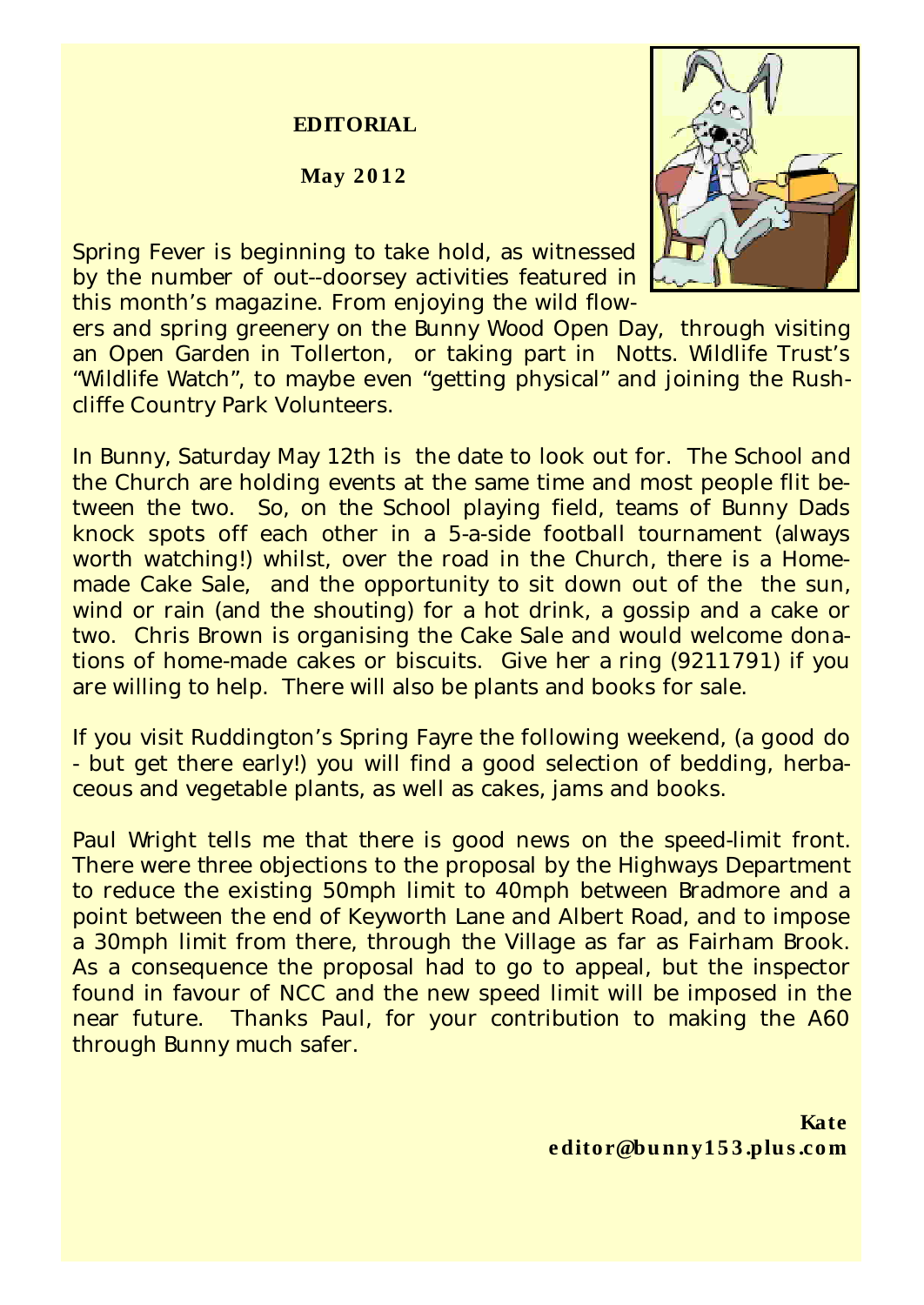**Bunny and District Gardeners** 



#### **Next Me e ting Wedne s day , 9 th May , at 7 .3 0 p.m.in the Villa g e Hall**

### **Good Enough to Eat"** "

Speaker Tracey Akehurst tells us that more is edible in the garden than you might think. From well known herbs to an array of flowers. Discover Queen Elizabeth's cure for insomnia, why Yarrow is so important on the battlefield, the myriad uses of comfrey and an array of alternative salad ingredients.

#### **Vis ito rs We lco me - Just pay £ 3 o n the do o r.**

#### **BUNNY AND BRADMORE W.I.**

Last month John Whitfield entertained us with a talk about the Life of Edward and Mrs Simpson.

On May 21st at Bradmore Community Hall we have our AGM and vote for a new Committee.

The photos below show members enjoying the 90th celebration of of the founding of the Bunny and Bradmore. As you can see, they entered into the spirit of the time!

**Mo llie Wo o ds**



*Fortnightly on Wednesday afternoons from 3pm to 5pm on May 9th and 23rd*

> *Drop in and have a chat, tea or coffee and a piece of Chris's cake.*

**Everyone Welcome!**